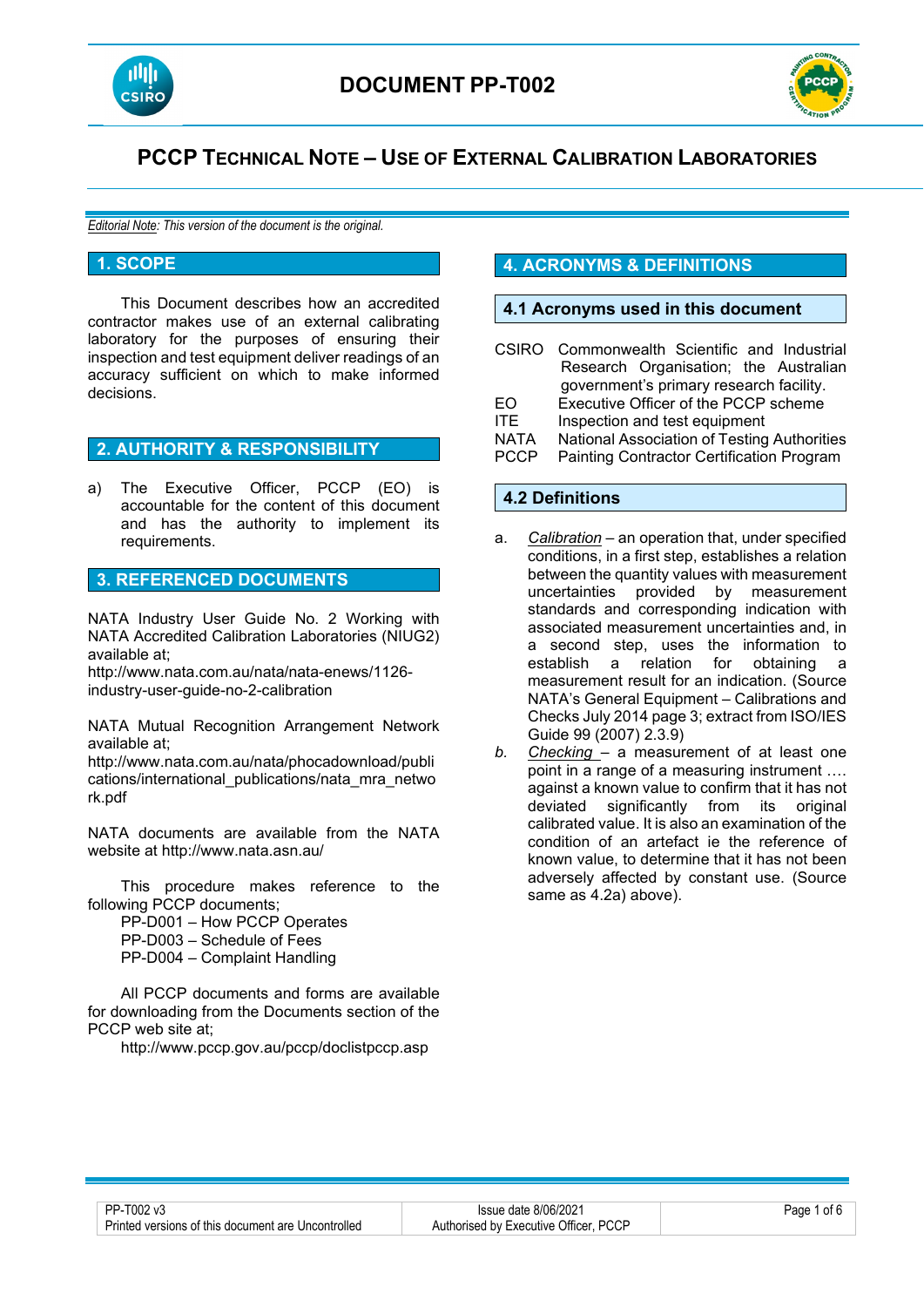



### **5. CALIBRATION REQUIREMENT**

### **5.1 General**

- a) How PCCP operates is described in more detail in document D001 and other crossreferenced documents.
- b) PCCP accreditation provides confidence to government departments and instrumentalities that painting contractors of choice operate their businesses in accordance with the principles of good business practice detailed in PCCP documents. Part of these requirements relate to the operation and maintenance of inspection and test instruments or equipment that are used to provide evidence of compliance to requirements such as painting specifications or accreditation.
- c) ITE readings are often used to support decision making eg are environmental conditions (temperature &/or relative humidty) such that spray painting outside can be carried out. Consequently, there needs to be a high degree of confidence in, and reliance on, ITE readings.
- d) Attaining this high degree of confidence in, and reliance on, ITE readings can only be achieved by ensuring the ITE is operating as intended by the manufacturer and is calibrated to provide readings of sufficient accuracy. Hence, selection of an appropriate calibrating laboratory or authority is of vital importance to good decision making.

### **5.2 Authority selection**

a) Selection of an appropriate authority to carry out ITE calibration is important. As stated in NIUG2:

*"Calibration is about determining errors in your instrument or device, not about adjusting it. Although a laboratory may undertake action to bring an item undergoing calibration back within a given specification, adjustment is an activity additional to the calibration process and you must specify whether this is to be done." [Source: NIUG2 p2 Mind your language].*

- b) Criteria acceptable to PCCP for the selection of an appropriate authority are (in descending order of importance);
	- i). That the laboratory is accredited to perform calibration activities on the specific ITE by NATA under ISO 17025. Refer 5.3 below for additional details.
	- ii). That the laboratory is approved by PCCP as complying with PCCP's defined minimum standards of calibration and is listed in Table 2 of the current version this document. Refer clause 6 below below for additional details
- c) By using NATA accredited laboratories for calibration, traceability to national or international standards is ensured. Nonaccredited organisations may either not traceability questionable statements such as "traceable to NATA" in their reports. Users need to be aware that NATA hold no measurement standards whatsoever, hence it is a meaningless statement and provides no assurance of measurement traceability. (source NIUG2 Traceability).

### **5.3 NATA accredited laboratories**

a) Calibrating laboratories for the types of ITE in common use by PCCP accredited contractors are listed in Table 1 below.

*Note 1 – This list is not claimed to be exhaustive or complete. Contractors looking for calibrating authorities should make their own enquiries among those laboratories listed on the NATA website and choose a suitable service provider that meets all their needs.*

- b) It is important to note that organisations under 5.2b)ii) cannot provide the same level of confidence in the accuracy or validity of their test results that a NATA accredited laboratory can. This may become an issue where litigation is involved and PCCP strongly recommend the use of only NATA accredited calibrating laboratories.
- c) Where NATA accreditation is mentioned in this document, it is implied that any other organisation that is a signatory to the Mutual Recognition Arrangement (MRA) Network (see clause 3 above) is also an acceptable authority for laboratory accreditation.

| PP-T002 v3                                         | Issue date 8/06/2021                  | $P$ age $\angle$<br>ot t |
|----------------------------------------------------|---------------------------------------|--------------------------|
| Printed versions of this document are Uncontrolled | Authorised by Executive Officer, PCCP |                          |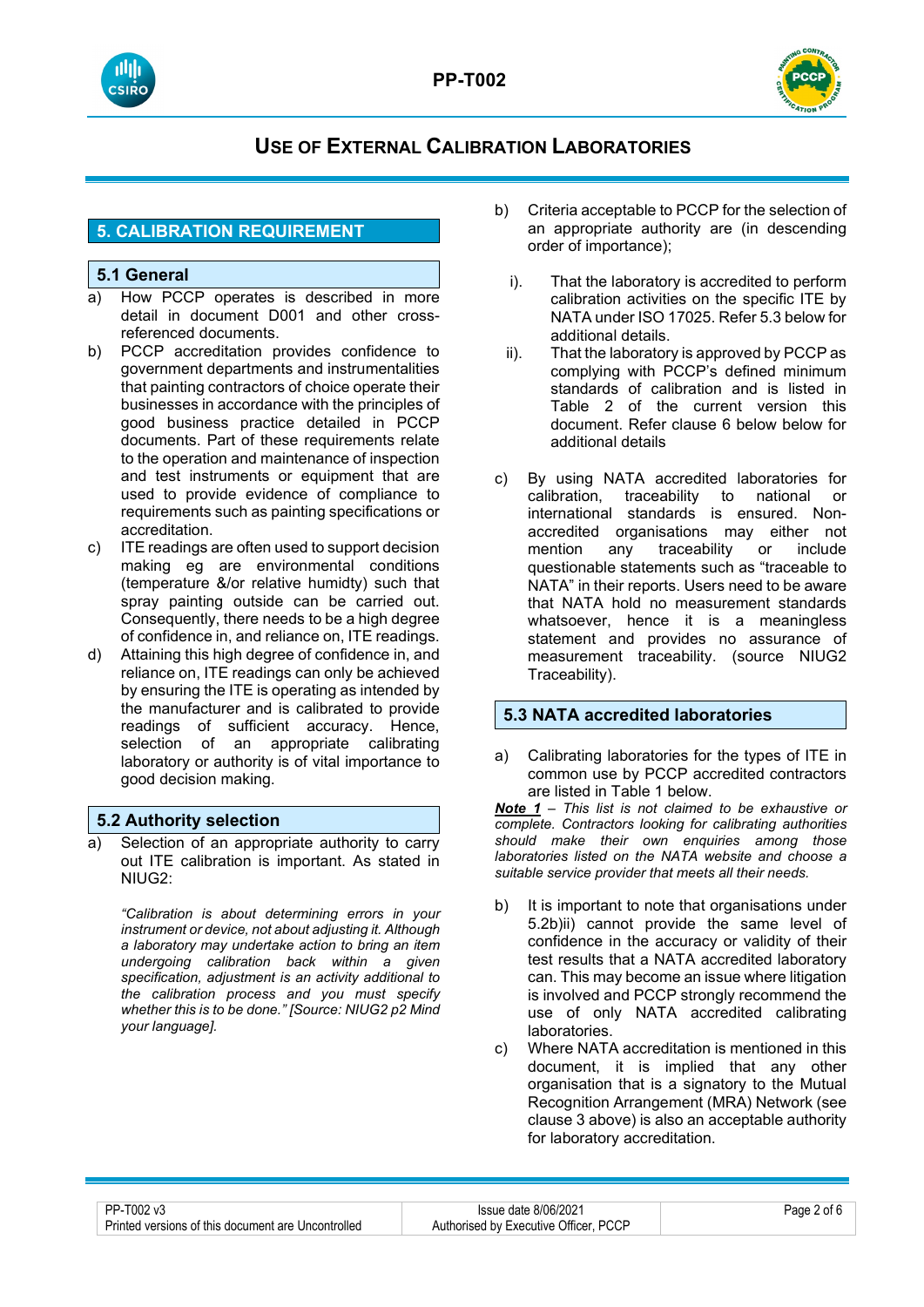





### **5.4 Other non-accredited laboratories**

a) Non-accredited laboratories or organisations that have satisfied the PCCP requirements detailed in clause 6.2 are listed in Table 2 below and may be used where a NATA accredited laboratory does not exist or is not available to provide calibration services.

### **6. NON NATA LISTING PROCESS**

### **6.1 Application**

- a) Organisations wishing to be listed in Table 2 below shall make application to PCCP on the appropriate form.
- b) The Applicant shall provide evidence of compliance with the requirements of clause 6.2 below.
- c) The EO shall ensure a Service Agreement is prepared and sent to the Applicant for signing. Once the signed Agreement is received, an invoice for the application fee shall be raised.
- d) The Applicant shall submit to PCCP an example of reporting format to be used. The example may be either an actual report with all required content as per 6.2f) below or a proforma template report.
- e) The EO shall review the evidence of compliance as supplied and either;
	- i). Resolve with the Applicant any issues such as missing or incorrect data, or
	- ii). Reject the application if the issues in i) cannot be satisfactorily resolved.
- f) The Applicant shall submit to an audit of their testing facility by a PCCP officer/s. The entire cost of the audit including any travel expenses shall be borne by the Applicant and paid in full prior to the audit. Fees are listed in PCCP document D003.
- g) Following the audit and audit report shall be prepared detailing any shortcomings between compliance requirements and what was seen on audit day. The Applicant shall have 4 weeks to correct these shortcomings and provide objective evidence of the corrective actions taken.
- h) The EO shall review all aspects of the Application including audit corrective actions as supplied and either;
- i). Resolve with the Applicant any issues, or
- ii). Approve the application (unless the issues in 6.1e)i) were not able to be resolved) or
- iii). Reject the application.
- i) The EO shall advise the Applicant in writing of the decision to list or otherwise and Table 2 below shall be updated and uploaded to the website as soon as practicable.

### **6.2 Compliance criteria**

- a) The Applicant shall have documented process for the receipt, recording, testing and reporting of the instrument checking process.
- b) The process shall ensure that ITE accepted for test is received and recorded so that there is no confusion or mix up as to the client or the instrument.
- c) The Applicant shall document the process for testing each type of ITE.
- d) The Applicant shall ensure that employees used to perform the tests are adequately trained, skilled and experienced in performing that specific test. Records of staff skills, experience etc shall be kept.
- e) The test process shall be performed under conditions appropriate to the ITE's normal use environment or as documented in the process eg ambient test temperature & relative humidity etc
- f) At the completion of the test process a test report shall be prepared containing the following elements;
	- i). The name, physical address and ABN of the testing authority, and
	- ii). The name and address of the client, and
	- iii). A unique report number with page number and total number of pages indicated, and
	- iv). Full details to uniquely identify the ITE being tested – make, model, serial number, other identifying mark eg engraved equipment number, and
	- v). Date of receipt of the ITE for test, and<br>vi). Date/s of performance of the test/s, an
	- vi). Date/s of performance of the test/s, and<br>vii). Reference to the test method used, and
	- Reference to the test method used, and
	- viii). Name and position of the person who performed the test/s, and
	- ix). Details of any unique measurement details if applicable eg location on the ITE where readings were taken etc, and

| PP-T002 v3                                         | Issue date 8/06/2021                  | Page 3 of 6 |
|----------------------------------------------------|---------------------------------------|-------------|
| Printed versions of this document are Uncontrolled | Authorised by Executive Officer, PCCP |             |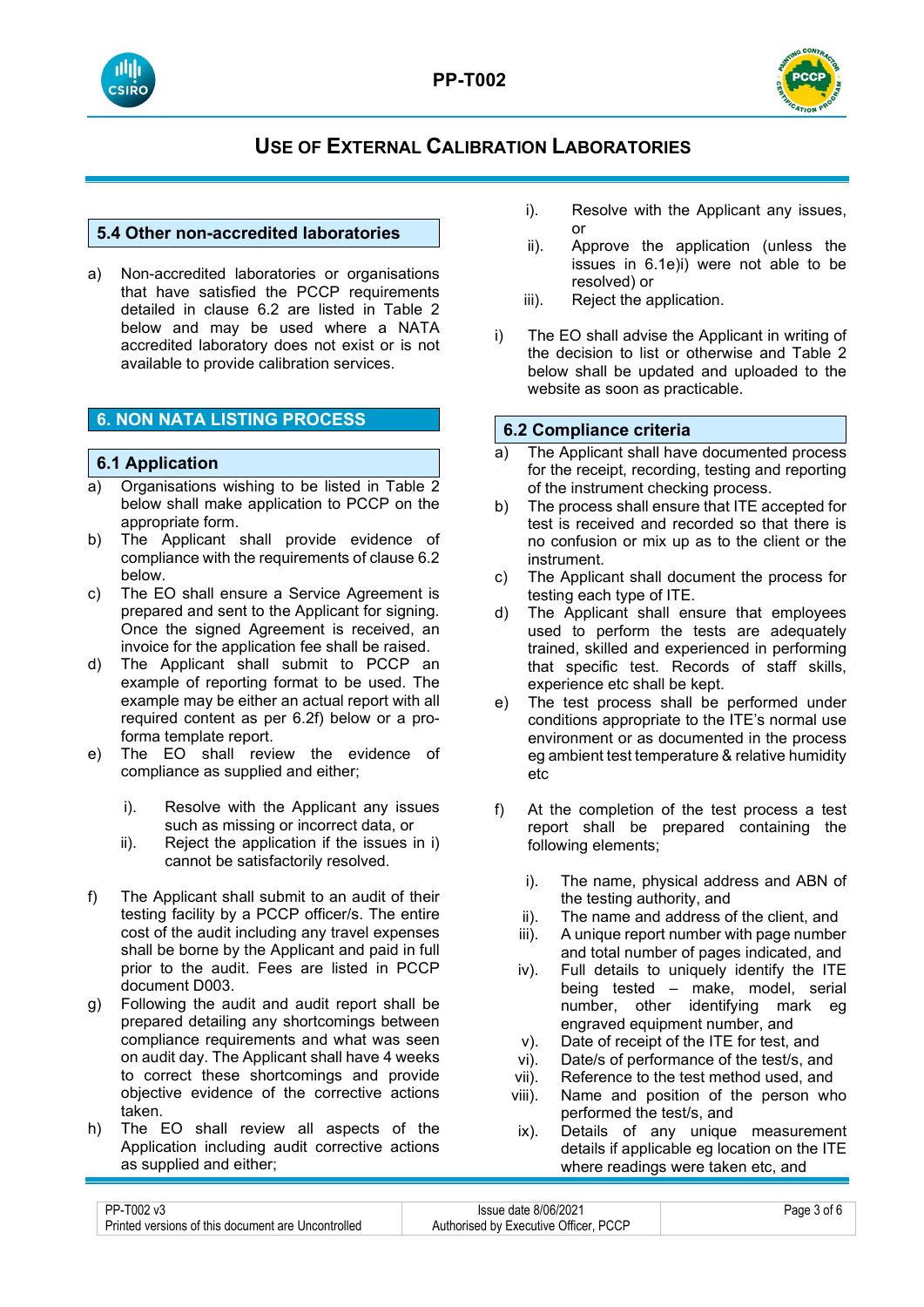



- x). Table of results obtained including any<br>reference readings, test readings, reference readings, test expected values eg from a label, and
- xi). A statement about the management system under which the work was taken eg external accreditation/s if any, and
- xii). A statement about the traceability of any reference standards to national or international standards, and
- xiii). A statement about the uncertainty of the measurement/s if known, and
- xiv). Signature of the person who performed the test, and
- xv). Identification and signature of the person reviewing and authorising the test report

### **6.3 Post-application activities**

- PCCP contractors wishing to have their ITE calibrated shall contact either a Table 1 or a Table 2 organisation and make their own arrangements.
- b) Table 2 listed organisations shall pay an annual subscription to have their listing maintained. The subscription amount is included in D003.
- c) Table 2 listed organisations shall be issued with a Certificate of Recognition as a checking facility for the purposes of PCCP. The certificate shall have a maximum period of validity of two (2) years after which revalidation shall occur.
- d) During the life of the certificate the onus is on the Recognised facility to advise the EO of any changes to report format, equipment related to the recognised capability and checking procedure/s.
- e) Re-validation shall consist of;
	- i). An application letter including<br>ii). Details of changes to kev
	- Details of changes to key personnel, equipment and report format related to the recognised capability
- f) Where the changes are deemed by the EO to have minimal to no impact on the quality of the service, the EO shall issue a new certificate for a further two (2) year period.
- g) Where the changes are deemed by the EO to potentially have a major impact on the quality of the service, the EO shall attempt to resolve the issue by discussing the matter with the nominated contact in the organisation. If necessary, a supplementary audit may be required.

h) Satisfactory resolution of the issue/s shall result in the re-listing of the facility for a further 2 years. Unsatisfactory resolution shall result in the delisting of the facility.

### **7. COMPLAINTS & APPEALS**

All complaints and appeals shall be handled in accordance with the process documented in PCCP document D004.

| PP-T002 v3                                         | Issue date 8/06/2021                  | Page 4 of 6 |
|----------------------------------------------------|---------------------------------------|-------------|
| Printed versions of this document are Uncontrolled | Authorised by Executive Officer, PCCP |             |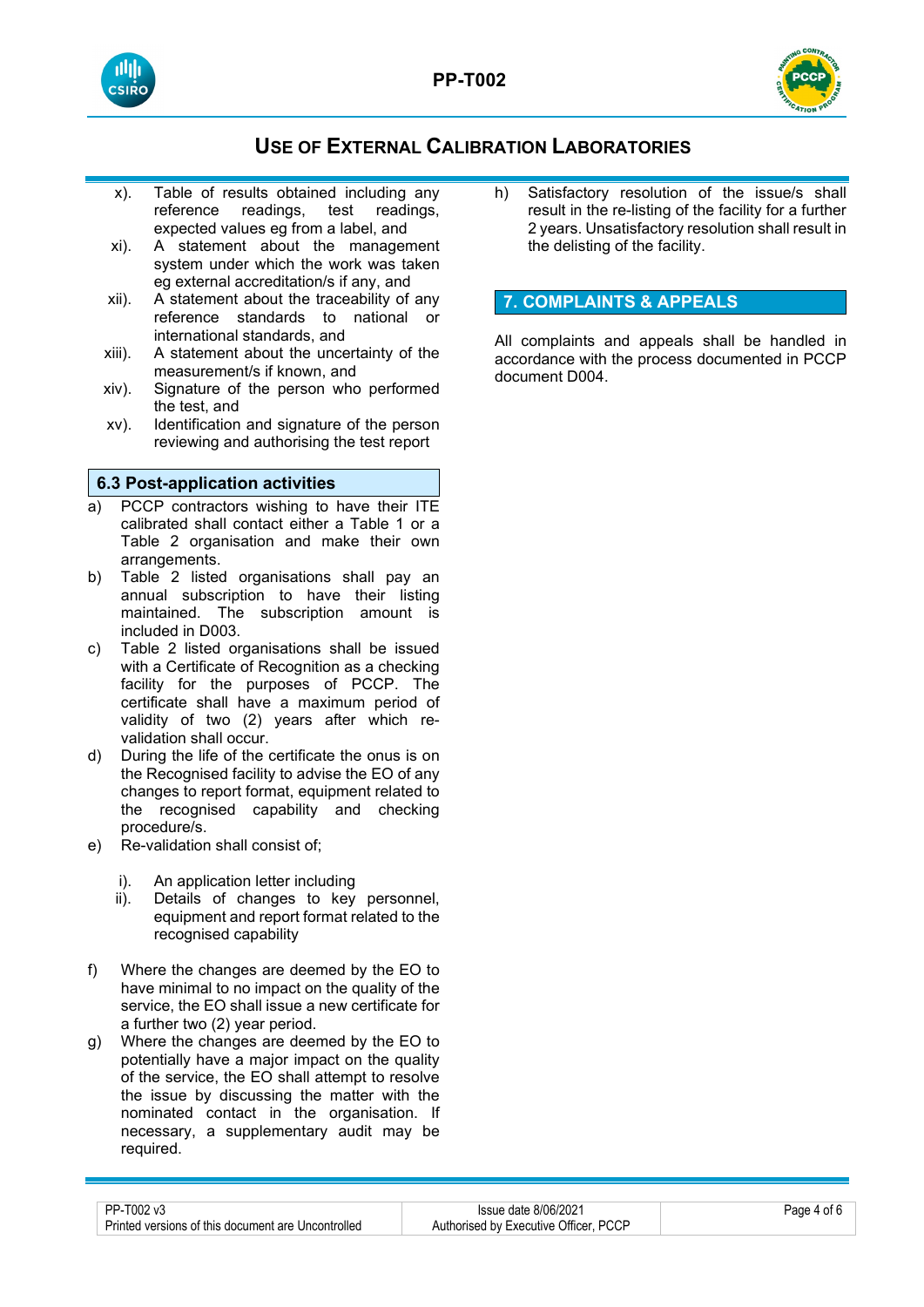



### **8.1 NATA Accredited Calibrating Laboratories**

The following laboratories are accredited by NATA (at the time of publication of this Technical Note – refer the NATA website for updated information on their status) for the conduct of calibrations for the parameters listed;

| <b>Table 1 NATA Accredited Calibrating Laboratories</b> |                                       |                                                            |  |
|---------------------------------------------------------|---------------------------------------|------------------------------------------------------------|--|
| <b>Facility name</b>                                    | <b>Facility contact details</b>       | Competencies <sup>1</sup>                                  |  |
| <b>Abstec Calibrations Aust</b>                         | www.abstec-calibrations.com.au        | 1.03.29 dimensional                                        |  |
| NATA accreditation #11087                               |                                       | measurements (length, thickness)<br>1.11.01 mass standards |  |
|                                                         | <b>Contact: Mr G L Smith</b>          | 1.12.01 balances                                           |  |
|                                                         | Phone: (08) 8244 1355                 | 1.80.11 thermometers                                       |  |
|                                                         | Fax: (08) 8445 1377                   |                                                            |  |
|                                                         | Email: graham.smith@abstec-           |                                                            |  |
|                                                         | calibrations.com.au                   |                                                            |  |
|                                                         |                                       |                                                            |  |
|                                                         | Address:                              |                                                            |  |
|                                                         | 79 Ledger Road,                       |                                                            |  |
|                                                         | <b>BEVERLEY</b>                       |                                                            |  |
|                                                         | <b>SA 500</b>                         |                                                            |  |
| <b>Australian Calibrating Services</b>                  | www.auscal.com.au                     | 1.03.29 dimensional                                        |  |
| (A'asia) P/L                                            |                                       | measurements (length, thickness)                           |  |
| NATA accreditation #1239                                | <b>Contact: Mr J T Kennon</b>         | 1.11.01 mass standards                                     |  |
|                                                         | Phone: (03) 9417 5688                 | 1.12.01 balances<br>1.80.11 thermometers                   |  |
|                                                         | Fax: (03) 9417 1578                   | 1.83.10 humidity                                           |  |
|                                                         | Email: timkennon@auscal.com.au        |                                                            |  |
|                                                         |                                       |                                                            |  |
|                                                         | <b>Address:</b>                       |                                                            |  |
|                                                         | 126 Oxford Street,                    |                                                            |  |
|                                                         | <b>COLLINGWOOD</b>                    |                                                            |  |
|                                                         | <b>VIC 3066</b>                       |                                                            |  |
| <b>Thales Australia</b>                                 | www.thalesgroup.com.au                | 1.03.29 dimensional                                        |  |
| NATA accreditation #99                                  | <b>Contact: Mr L Mackinnon</b>        | measurements (length, thickness)                           |  |
|                                                         | Phone: (03) 9319 4444                 | 1.11.01 mass standards                                     |  |
|                                                         | Fax: (03) 9317 9954                   | 1.12.01 balances<br>1.41.13 time                           |  |
|                                                         | Email: leigh.mackinnon@thalesgroup.co | 1.80.11 thermometers                                       |  |
|                                                         | m.au                                  | 1.83.10 humidity                                           |  |
|                                                         |                                       |                                                            |  |
|                                                         | <b>Address:</b>                       |                                                            |  |
|                                                         | 421-449 Gordon Street,                |                                                            |  |
|                                                         | <b>MARIBYRNONG</b>                    |                                                            |  |
|                                                         | <b>VIC 3032</b>                       |                                                            |  |
|                                                         |                                       |                                                            |  |
|                                                         |                                       |                                                            |  |

Note 1 – Partial extract from the NATA website as at March 2015. For full and current listing, refer the NATA website at www.nata.asn.au

| PP-T002 v3                                         | Issue date 8/06/2021                  | Page 5 of 6 |
|----------------------------------------------------|---------------------------------------|-------------|
| Printed versions of this document are Uncontrolled | Authorised by Executive Officer, PCCP |             |